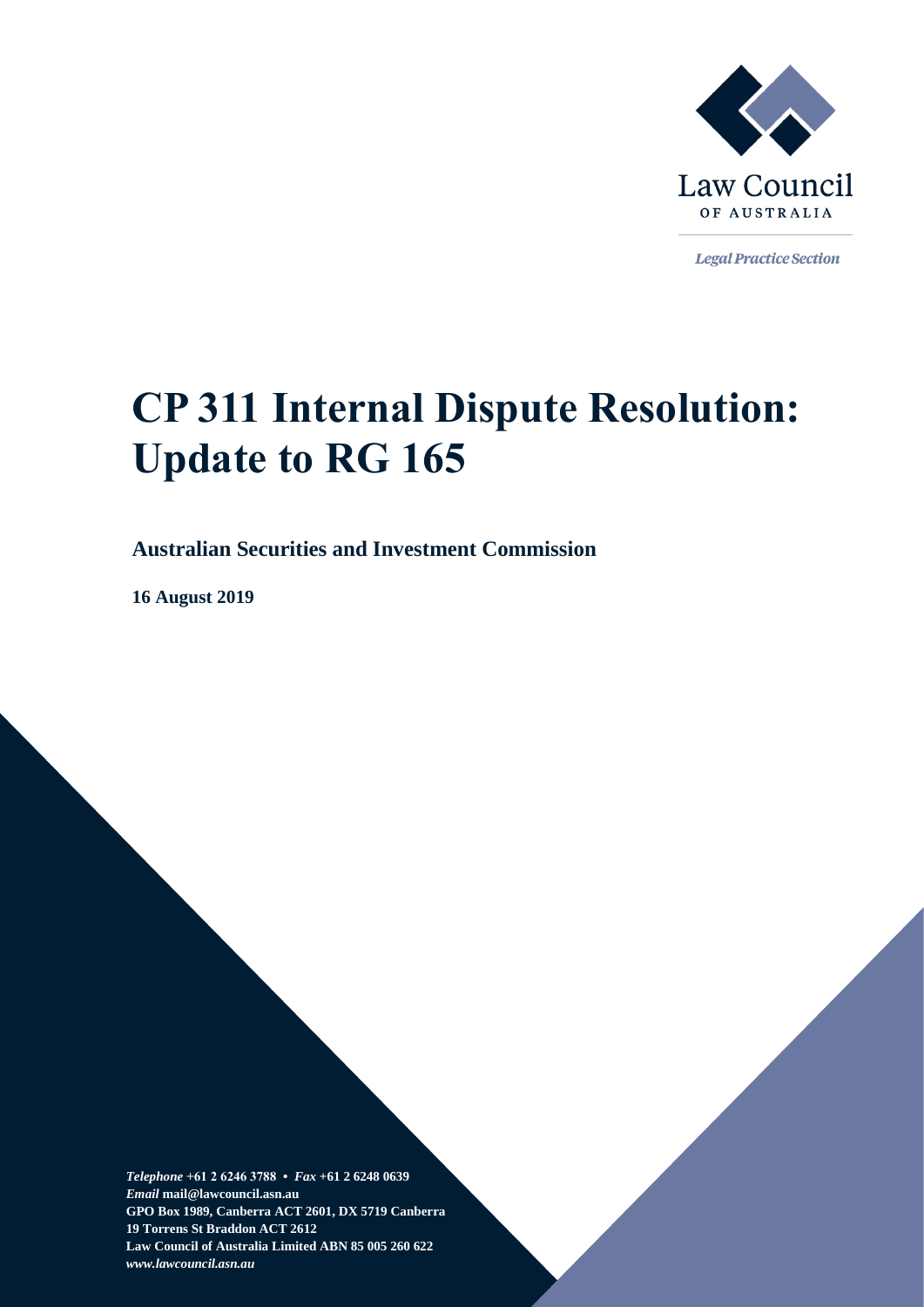# Table of Contents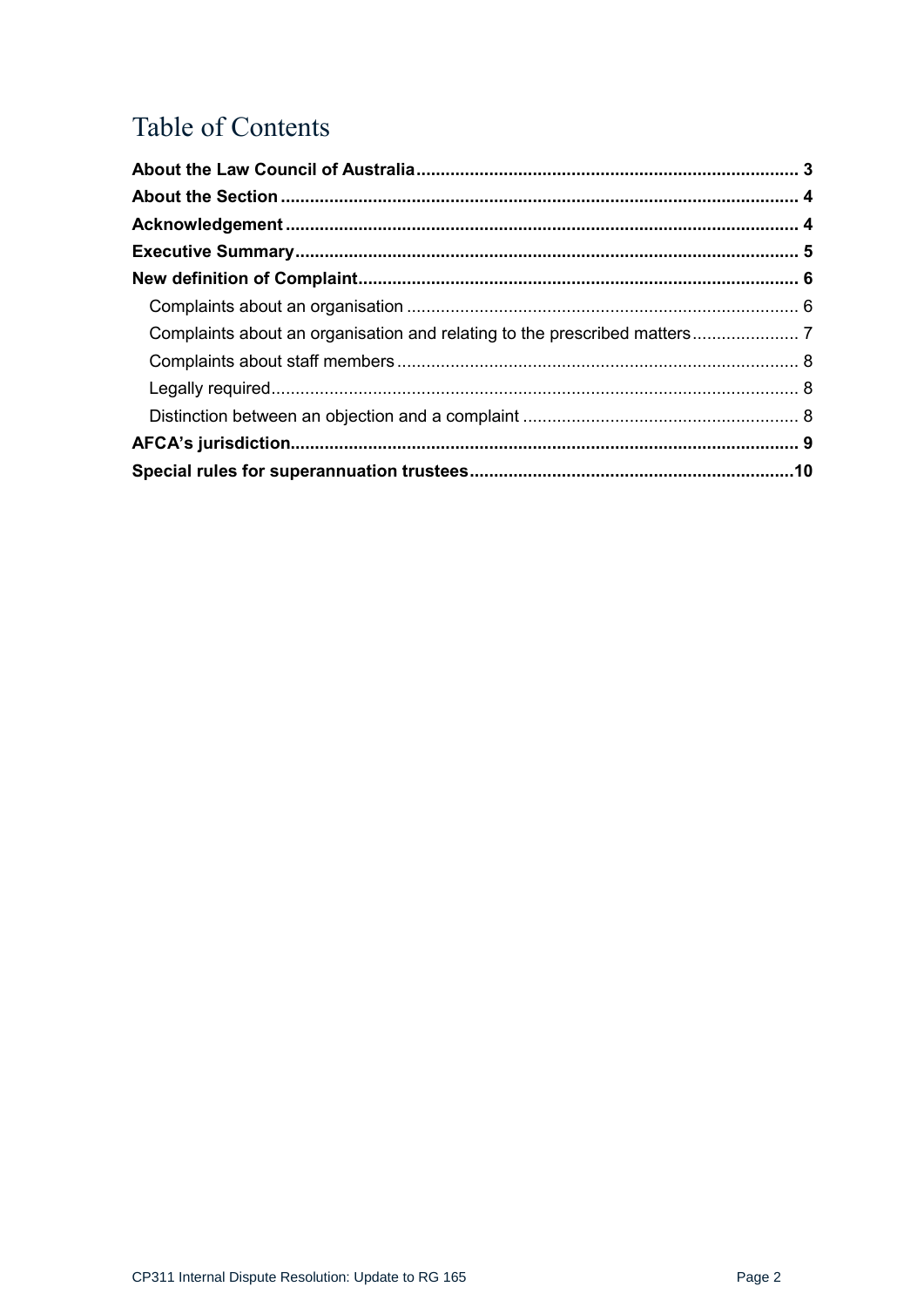# <span id="page-2-0"></span>About the Law Council of Australia

The Law Council of Australia exists to represent the legal profession at the national level, to speak on behalf of its Constituent Bodies on national issues, and to promote the administration of justice, access to justice and general improvement of the law.

The Law Council advises governments, courts and federal agencies on ways in which the law and the justice system can be improved for the benefit of the community. The Law Council also represents the Australian legal profession overseas, and maintains close relationships with legal professional bodies throughout the world.

The Law Council was established in 1933, and represents 16 Australian State and Territory law societies and bar associations and the Law Firms Australia, which are known collectively as the Council's Constituent Bodies. The Law Council's Constituent Bodies are:

- Australian Capital Territory Bar Association
- Australian Capital Territory Law Society
- Bar Association of Queensland Inc
- Law Institute of Victoria
- Law Society of New South Wales
- Law Society of South Australia
- Law Society of Tasmania
- Law Society Northern Territory
- Law Society of Western Australia
- New South Wales Bar Association
- Northern Territory Bar Association
- Queensland Law Society
- South Australian Bar Association
- Tasmanian Bar
- Law Firms Australia
- The Victorian Bar Inc
- Western Australian Bar Association

Through this representation, the Law Council effectively acts on behalf of more than 60,000 lawyers across Australia.

The Law Council is governed by a board of 23 Directors – one from each of the constituent bodies and six elected Executive members. The Directors meet quarterly to set objectives, policy and priorities for the Law Council. Between the meetings of Directors, policies and governance responsibility for the Law Council is exercised by the elected Executive members, led by the President who normally serves a 12 month term. The Council's six Executive members are nominated and elected by the board of Directors.

Members of the 2019 Executive as at 28 June 2019 are:

- Mr Arthur Moses SC, President
- Ms Pauline Wright, Treasurer
- Mr Tass Liveris, Executive Member
- Dr Jacoba Brasch QC, Executive Member
- Mr Ross Drinnan, Executive Member

The Secretariat serves the Law Council nationally and is based in Canberra.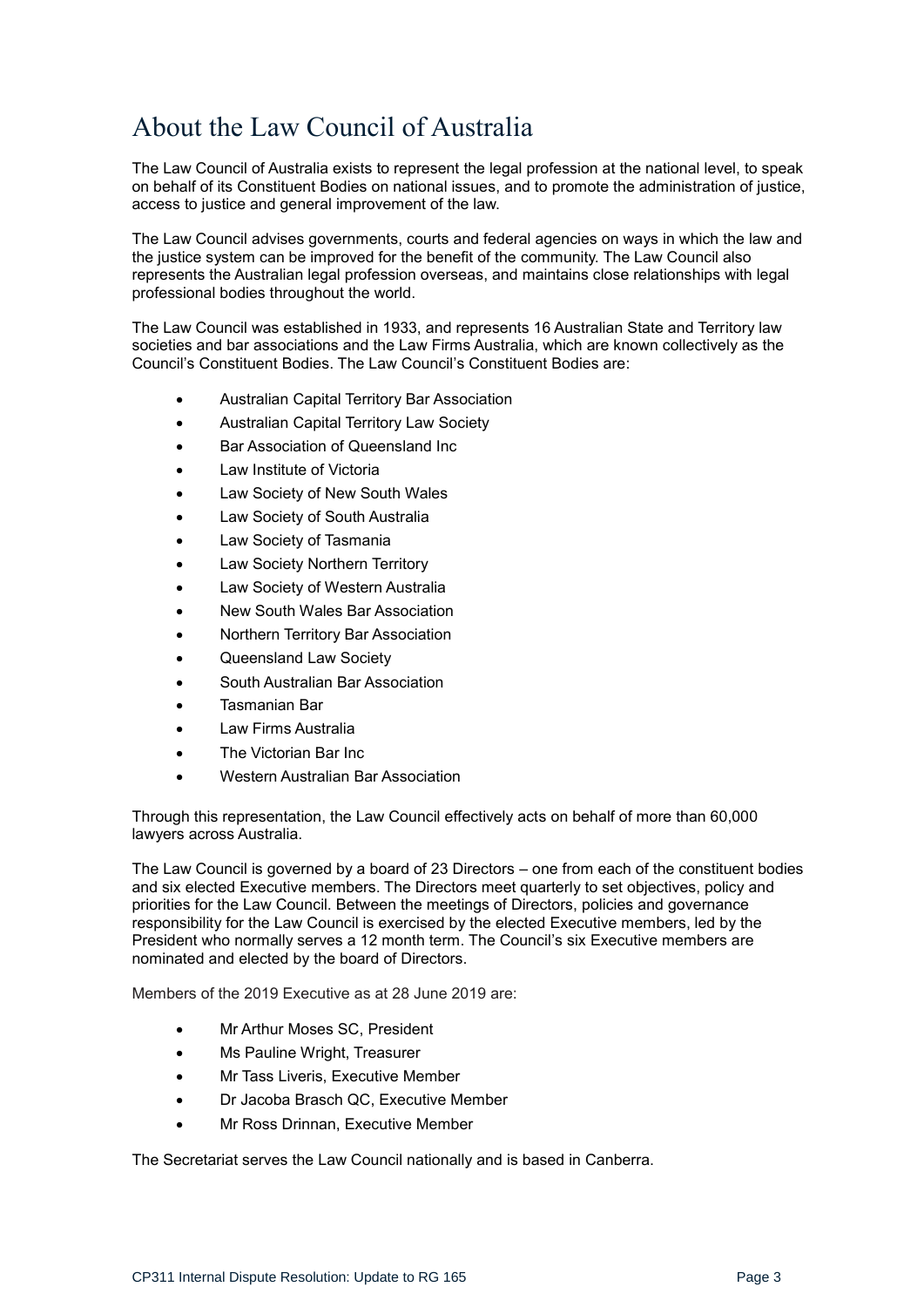# <span id="page-3-0"></span>About the Section

The Legal Practice Section of the Law Council of Australia was established in March 1980, initially as the 'Legal Practice Management Section', with a focus principally on legal practice management issues. In September 1986 the Section's name was changed to the 'General Practice Section', and its focus broadened to include areas of specialist practices including Superannuation, Property Law, and Consumer Law.

On 7 December 2002 the Section's name was again changed, to 'Legal Practice Section', to reflect the Section's focus on a broad range of areas of specialist legal practices, as well as practice management.

The Section's objectives are to:

- Contribute to the development of the legal profession;
- Maintain high standards in the legal profession;
- Offer assistance in the development of legal and management expertise in its members through training, conferences, publications, meetings, and other activities.
- Provide policy advice to the Law Council, and prepare submissions on behalf of the Law Council, in the areas relating to its specialist committees.

Members of the Section Executive are:

- Ms Maureen Peatman, Chair
- Mr Michael James, Deputy Chair
- Mr Geoff Provis, Treasurer
- Ms Tanya Berlis
- **Mr Dennis Bluth**
- Mr Mark Cerche
- Ms Peggy Cheong
- Mr Philip Jackson SC
- Dr Leonie Kelleher OAM
- Ms Christine Smyth

## <span id="page-3-1"></span>Acknowledgement

The Law Council is grateful to the Superannuation Committee of the Legal Practice Section for the preparation of this submission.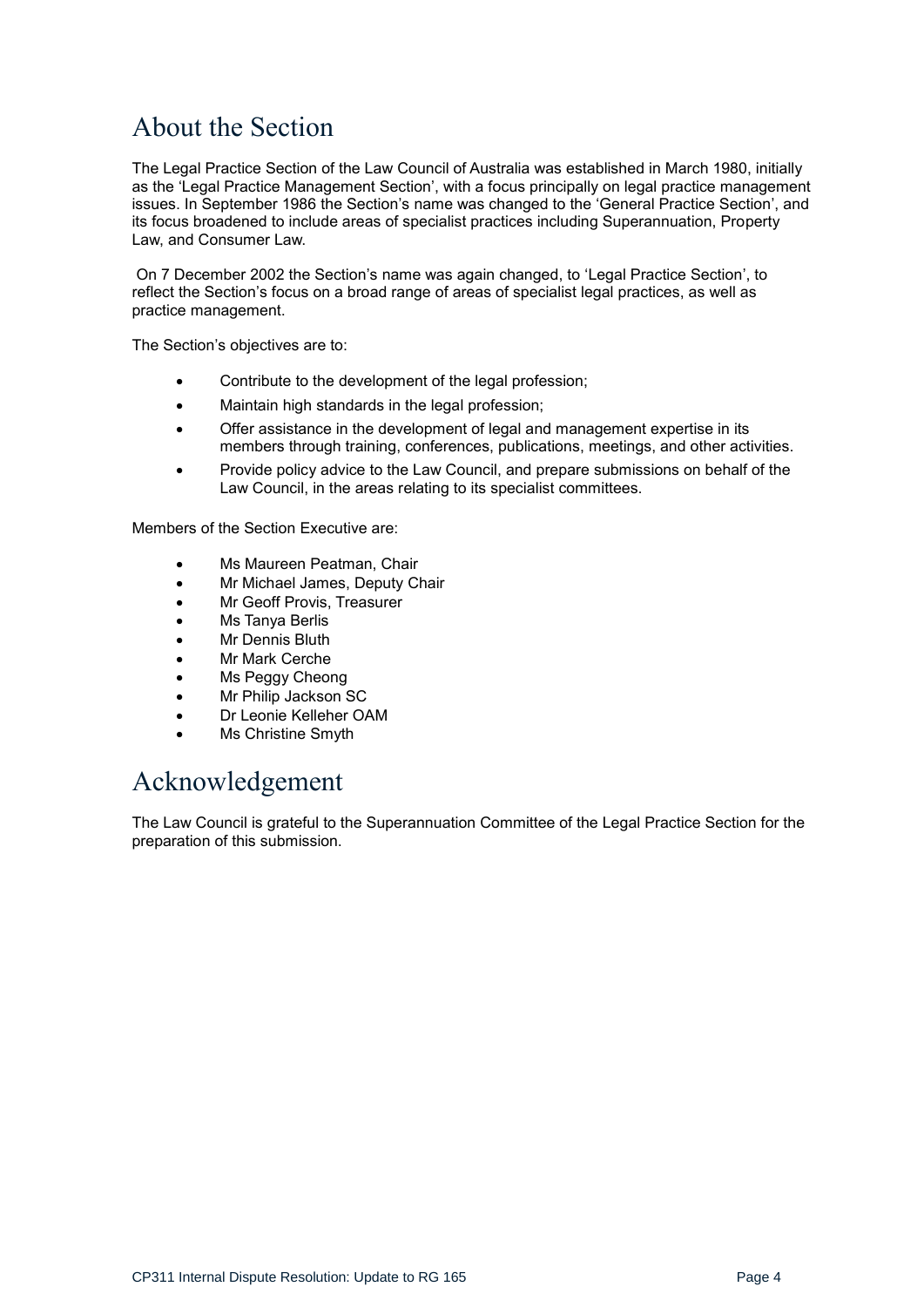# <span id="page-4-0"></span>Executive Summary

- 1. The Superannuation Committee of the Law Council's Legal Practice Section (**the Committee**) is grateful for the opportunity to provide this submission in response to the Australian Securities and Investments Commission's (**ASIC**) Consultation Paper 311 entitled *Internal Dispute Resolution: Update to RG 165* (**Consultation Paper**).
- 2. The matters discussed in the Consultation Paper affect a very broad range of Australian Prudential Regulation Authority (**APRA**) and ASIC regulated entities (**'financial firms'**) and their customers. Given the Committee's mandate, the Committee's feedback is based on those matters that affect superannuation trustees and superannuation fund members, although in some cases the effect on trustees and members is likely to be the same as the effect on other financial firms and their customers. Further, in many cases, ASIC seeks feedback on matters of policy or practice. Again, given the Committee's mandate, this response is limited to legal matters.
- 3. In summary the Committee provides the following feedback on the Consultation Paper:
	- (a) The proposed new definition of complaint is difficult to understand and, as a consequence, it is likely to be difficult for superannuation trustees to identify a complaint to which RG 165 applies. The Committee also considers that while the new and expanded definition of complaint will be problematic for trustees applying the definition, the Committee doubts that the expanded definition will provide any further protection for members of superannuation funds.
	- (b) The Committee notes that the existing definition of complaint does not adequately distinguish between an objection or request to review a decision of a Trustee and a complaint. While this is an existing problem, the Committee queries whether this is a matter that could be squarely addressed in RG 165.
	- (c) The Committee is concerned that the draft RG 165 does not take account of the fact that there may be a broad range of complaints relating to superannuation that cannot be escalated to Australian Financial Complaints Authority (**AFCA**) and that the proposal to expand the definition of small business will exacerbate this problem.
	- (d) The Committee considers that there may be some merit in treating death benefit objections separately from complaints. However, leaving that matter aside, the Committee does not believe that there is any need to have separate rules applying to written reasons or complaint decisions made by superannuation trustees. The Committee does think that trustees would benefit from examples about how reasons might be formulated in the context of complaints about exercises of discretion (for example in the context of a complaint (which, depending on ASIC's views, may or may not include an objection about the payment of a death benefit) where there are competing eligible prospective beneficiaries).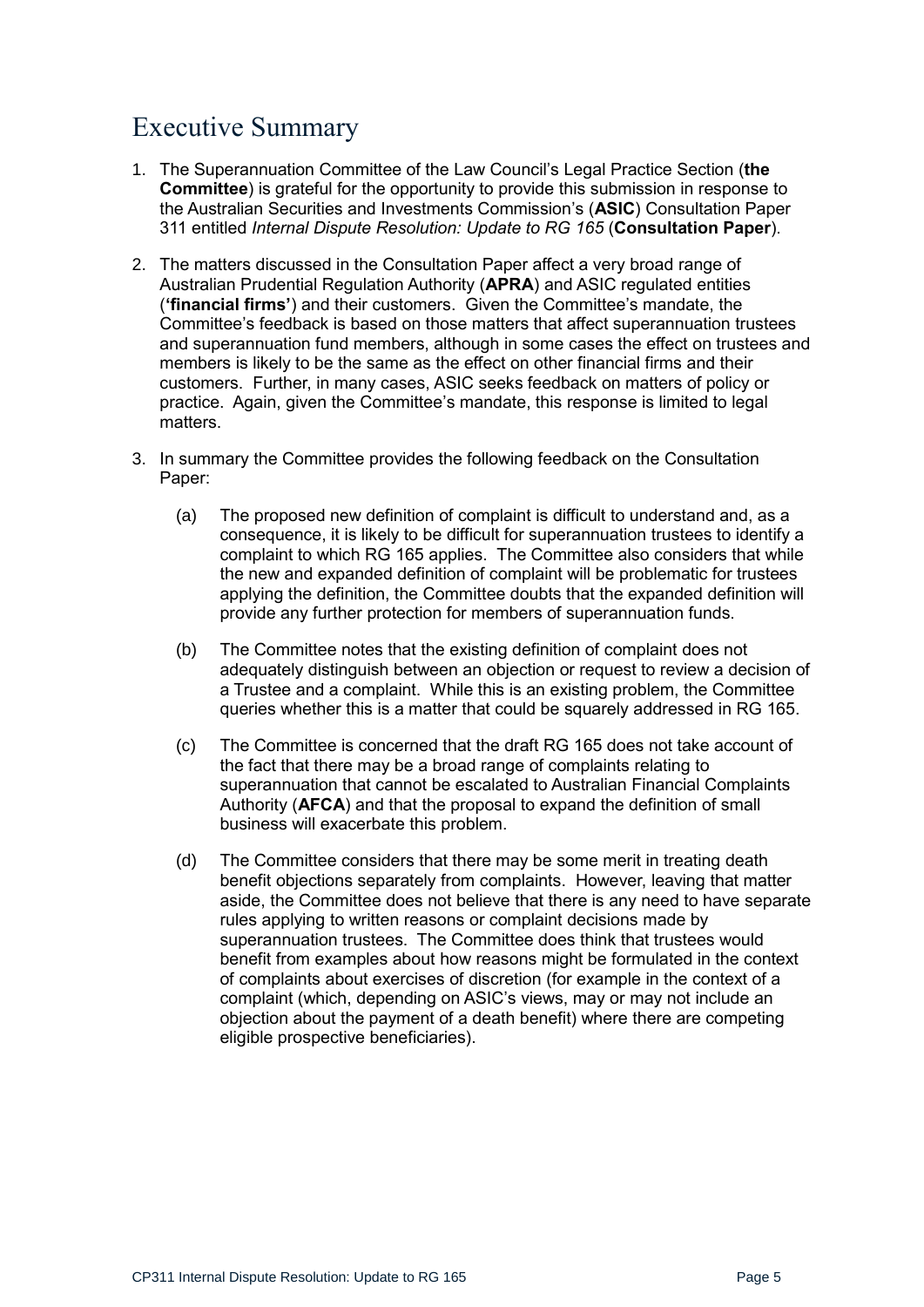# <span id="page-5-0"></span>New definition of Complaint

**B1Q1: Do you consider that complaints made through social media should be dealt with under IDR processes?**

- 4. The Committee considers that complaints made through the financial firm's social media should be treated in the same way as complaints made by letter, email, telephone or in person (if the complainant can be identified and responded to).
- 5. However, the Committee considers that the existing definition of complaint in RG 165 already captures relevant complaints made on a firm's social media platforms and the Committee does not support the expansion of the definition of complaint as proposed to include complaints 'about' an organisation, complaints about staff or complaints to which a response is 'legally required'.
- 6. The new definition of complaint is both too wide and too uncertain. The Committee is concerned that the expanded definition will create an additional burden for superannuation trustees in identifying complaints made about the trustee and then determining whether they are complaints that call for a response. Further, it is difficult to see any added benefit or protection for fund members.
- 7. As ASIC notes in the Consultation Paper, the proposed new definition of complaint will expand the definition in the following ways:
	- Currently, a complaint must be made to an organisation in order to be brought within the IDR framework in RG 165; under the proposed definition a complaint may also be about an organisation.
	- Currently, a complaint must be related to the organisation's products, services or complaints handling process; under the proposed definition a complaint may also be about an organisation's staff.
	- Currently, a complaint is only a complaint if a response is expected; under the proposed definition a complaint will also be a complaint if a response is legally required.

#### <span id="page-5-1"></span>**Complaints about an organisation**

- 8. By requiring financial firms to adopt the definition of complaint in the AS/NZS 10002:2014 standard, complaints made about a firm, and not only to a firm will be brought within the regulatory framework and, ASIC proposes, the Internal Dispute Resolution (**IDR**) framework.
- 9. The Committee notes ASIC's view that by including a complaint about an organisation within the meaning of a complaint that the new definition will 'establish social media as a legitimate channel for making complaints'. The Committee does not question this. However, the existing definition of complaint does not exclude a complaint made on social media and it seems very likely that a member of a superannuation fund (for example) could make a complaint to a trustee on the trustee's social media platforms today and such a complaint would be a complaint to which the trustee's IDR framework would already properly apply.
- 10. The Committee agrees that the addition of the words 'about an organisation' will bring additional complaints made on social media within the scope of RG 465. However, the definition does not limit such complaints to those made on social media. While the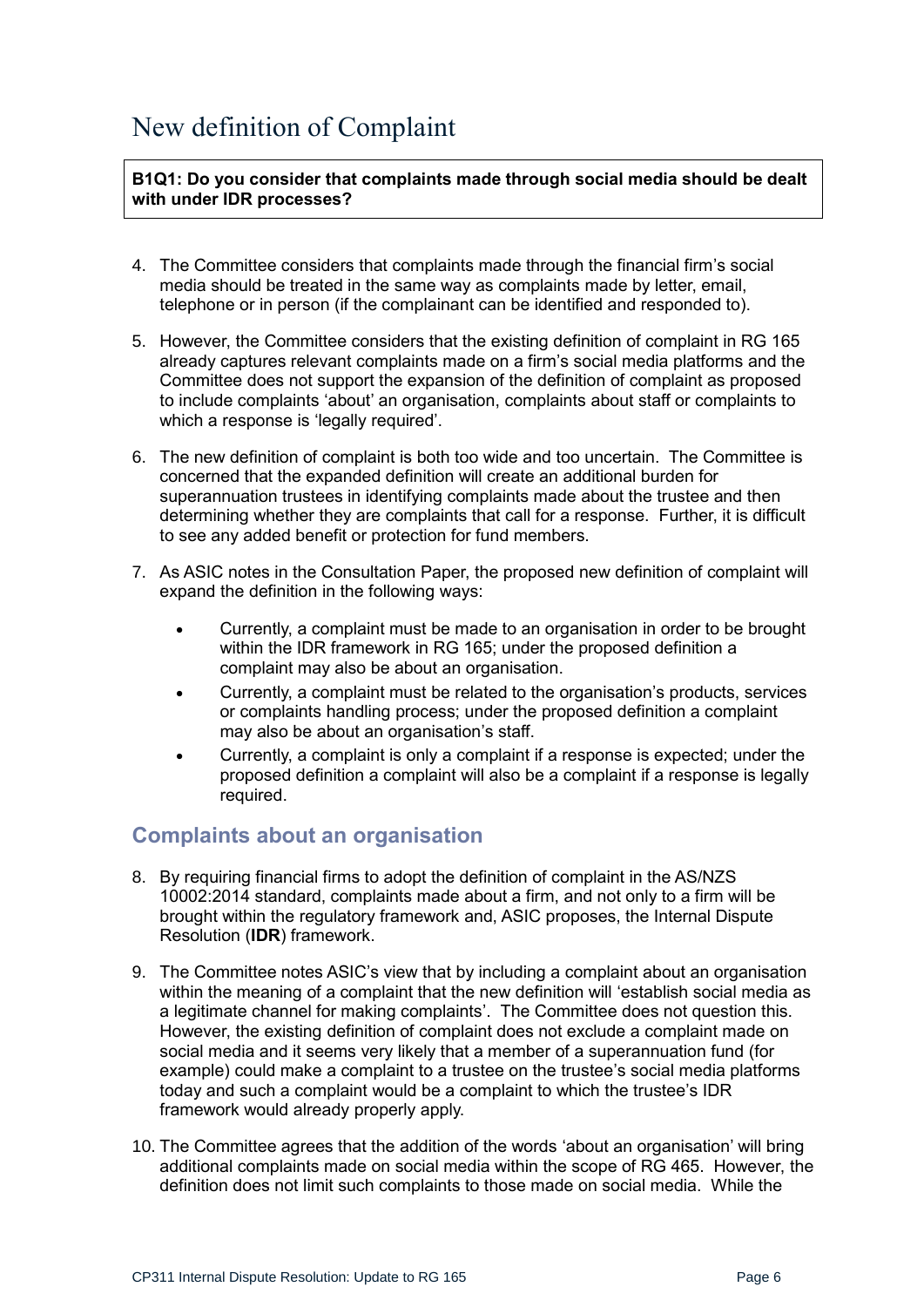Committee notes that there are practical limitations to how an organisation can identify all complaints made about it, it queries the correctness, as a matter of interpretation, of limiting complaints about an organisation to those made on social media. A complaint about an organisation made in any forum and in any form is prima facie a complaint. Therefore, if this expanded definition is adopted, any limitation would have to be extended by RG 165 itself. Having said this, the Committee does not support the broadening of the definition of complaint in this way, but wishes to draw to ASIC's attention the difficulties of adopting such a broad definition.

11. No doubt in recognition of the reach of the definition, in the Consultation Paper, ASIC foreshadows that it may not require firms to identify complaints made in forums other than the firm's own social media. ASIC states at paragraph 31 of the Consultation Paper that:

*at a minimum, we expect that complaints made on a financial firm's own social media platform[s] will be dealt with through the firm's IDR process where the consumer is both identifiable and contactable.*

12. While the Committee believes that imposing a minimum requirement that did not extend beyond the firm's own social media would assist in making the expansion of the definition more manageable, it queries whether, as noted above, such complaints are in fact already captured by the current formulation as a complaint 'to' the organisation, and suggest that if these complaints are ASIC's primary focus, it is not necessary or (for the reasons set out here) desirable to include complaints 'about an organisation' in the definition of complaint.

#### <span id="page-6-0"></span>**Complaints about an organisation and relating to the prescribed matters**

- 13. Another difficulty with the proposed definition of complaint is in the formulation itself. When a complaint is made to a superannuation trustee today, the trustee must consider the subject matter of the complaint. That will in the ordinary case be straightforward: does the complaint relate to a product or service or the complaints handling process.
- 14. Under the new definition the organisation will have to ask whether the complaint is about an organisation and whether the complaint relates to a product, service, staff member or the complaints handling process. It is not clear that all complaints about a service, product or staff member will also be about the organisation. This might be particularly the case when a complaint is made about a staff member. This would mean that whenever a complaint is made to a trustee about a staff member, the IDR process would apply and whenever a complaint is made about a staff member and not to the trustee, the trustee will need to determine whether it is also a complaint about the trustee (the organisation).
- 15. In the Committee's view, the formulation of the definition following the introduction of the words 'about an organisation' introduces an unhelpful degree of uncertainty and complexity and the possibility of different treatment of a complaint depending on whether it is made to an organisation or not.
- 16. If the proposed expanded definition is adopted, the Committee considers that it would be helpful if ASIC's guidance explained that not all complaints about, for example, a staff member made on social media are complaints about the organisation – indeed the Committee suspects that in many instances such complaints would not be.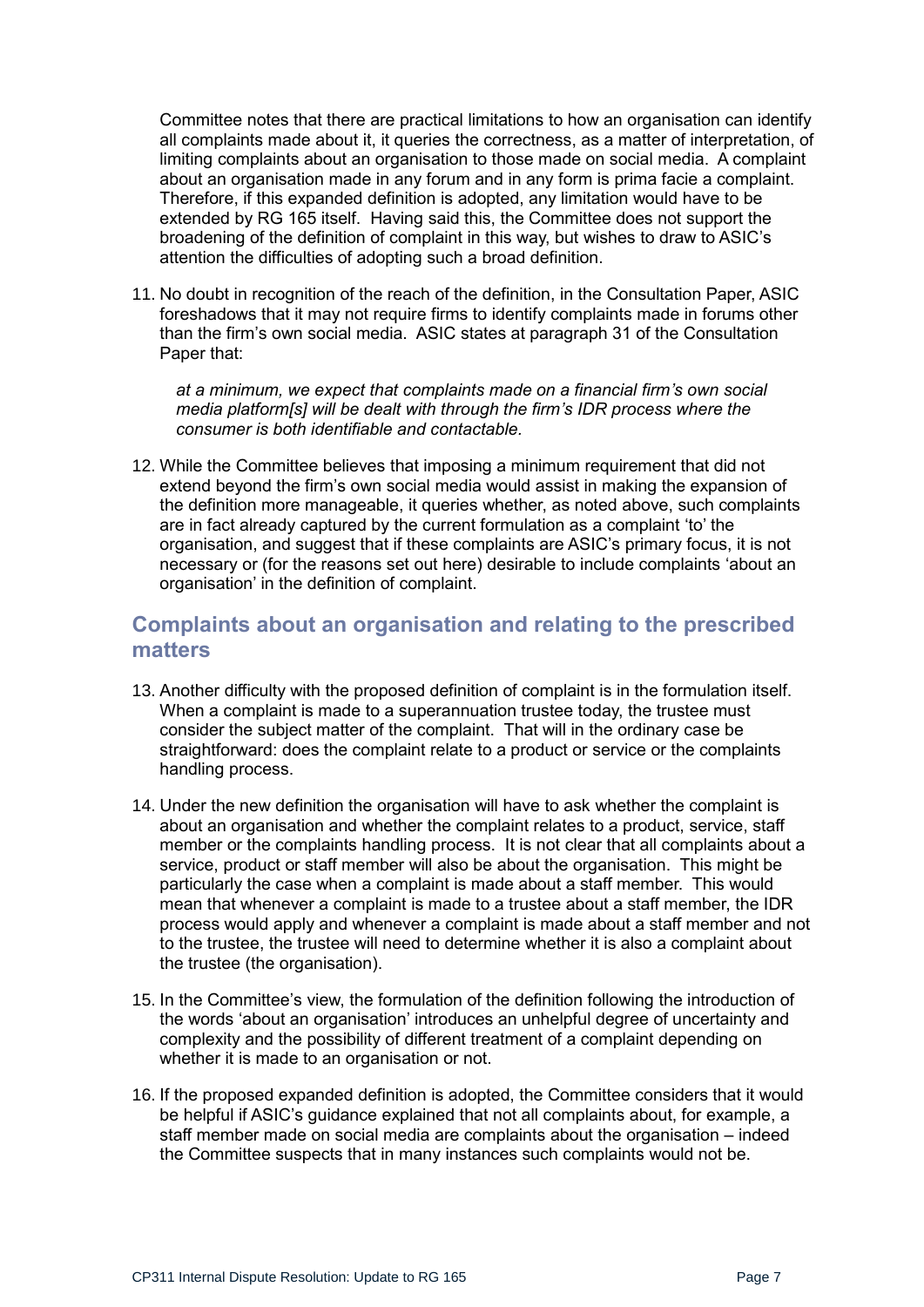#### <span id="page-7-0"></span>**Complaints about staff members**

- 17. ASIC notes that it does not expect that the expansion of the definition of complaint to include complaints about an organisation's staff will have a significant impact on firms. The Committee queries the basis for the opinion but note that this is a matter on which it would be useful for ASIC to have empirical evidence.
- 18. The Committee also has reservations about treating a complaint about a staff member in the same way as a complaint about a service or product. An important part of the IDR framework is that unresolved complaints can be escalated to AFCA or to a court. The Committee doubts that a court would have any jurisdiction to deal with such a complaint and the Committee queries whether it would be appropriate for complaints about staff members to be escalated to AFCA. The Committee notes that AFCA has a discretion not to consider complaints, but that the discretion will only be used where there are compelling reasons. If complaints about staff members are included in the definition of complaint, as is currently proposed, ASIC may need to consider reviewing how many such complaints are in fact made and how many are then escalated to AFCA and whether there is any benefit to the interested parties in doing so.
- 19. The Committee suggests that if complaints about staff are to be included in the definition, guidance about who are the organisation's staff would be helpful. For example, does an organisation's staff include employees of a related body corporate or employees of an outsourced service provider?

#### <span id="page-7-1"></span>**Legally required**

- 20. The Committee thinks that the expansion of the definition to include complaints to which a response is 'legally required' is very difficult in the context of RG 165 which requires organisations to provide a response to a complaint as defined. In short, the addition of these words into the definition introduces a circularity into the determination of whether a complaint is one that meets the definition in RG 165.
- 21. The Committee recommends that these words not be included and notes that, to the extent that a response is required by a legal requirement other than RG 165, this will be a complaint to which a response might also said to be expected and therefore would be caught by the current definition of complaint.

#### <span id="page-7-2"></span>**Distinction between an objection and a complaint**

- 22. ASIC refers in the Consultation Paper to the different treatment by superannuation trustees as to whether they treat an 'objection' to a decision about the distribution of a death benefit as a complaint or not. It appears to be assumed that all such objections should be dealt with as if they were complaints. The Committee queries whether this is in fact the correct default position.
- 23. The definition (including the proposed expanded definition) of complaint does not easily answer the description of a response to a proposal by a trustee to distribute a death benefit. The definition requires that there is an expression of dissatisfaction about the 'product' or 'service' (assuming the objection is made to the trustee). The term 'expression of dissatisfaction sits uneasily with an objection to a proposal that has been invited by the trustee as part of its claims staking and the subject matter does not readily relate to a 'product or service'.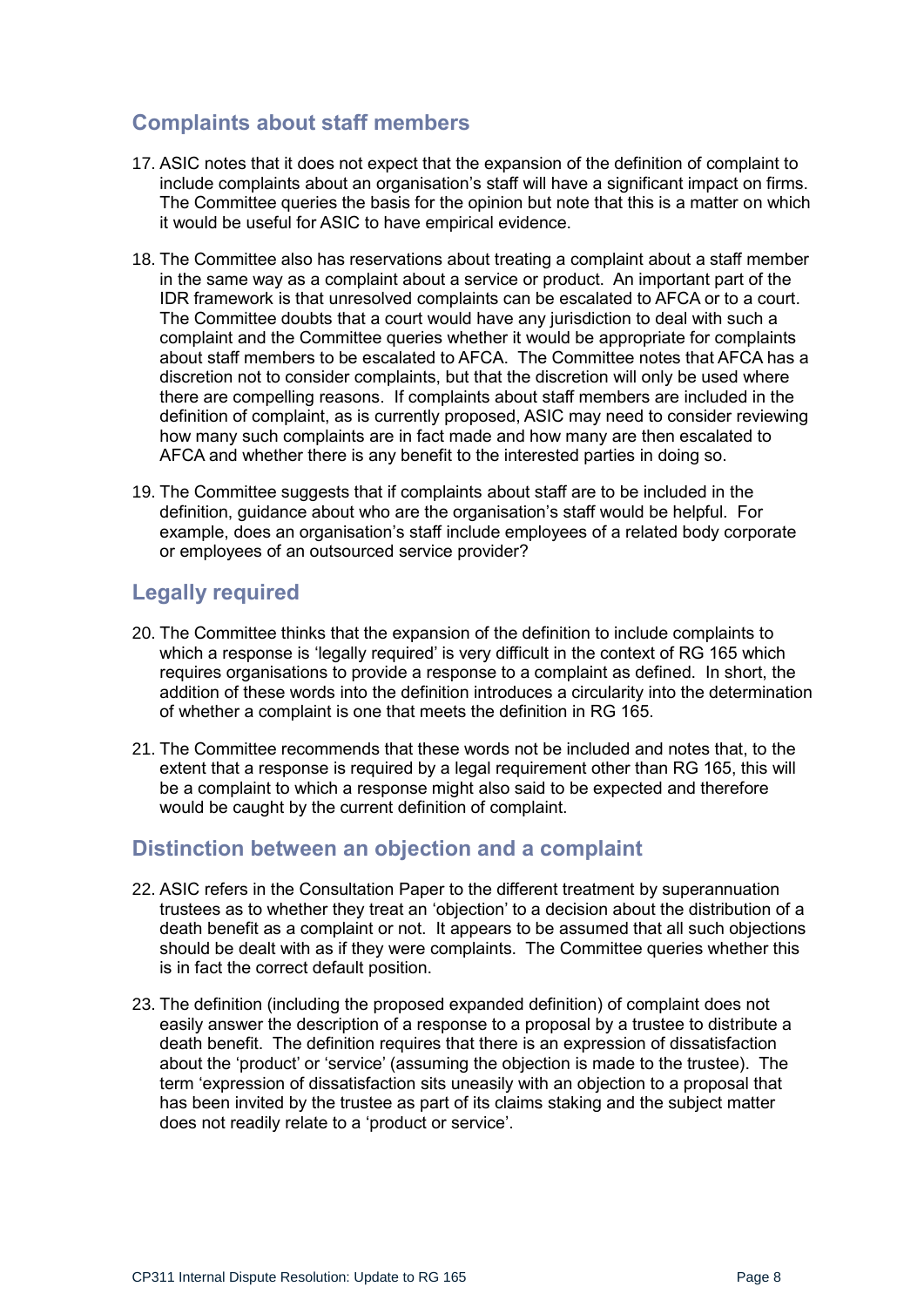- 24. In addition to querying whether an objection to the proposed payment of a death benefit is in fact a complaint under RG 165, the Committee is not convinced that such objections and requests should be treated as complaints under RG 165.
- 25. The Committee notes that the timing requirements in RG 165 are likely to be too short to deal with such objections. There is often a lot of information that must be collected by a trustee to properly consider the objections and its decision. There is often more than one person objecting to a proposal. The regime required by RG 165 does not apply easily where there are multiple parties interested in the trustee's decision.
- 26. The Committee suggests that further consideration should be given to the relationship between a complaint and an objection in the context of decisions relating to death benefits and queries whether it is in fact a matter that should be dealt with as part of the IDR framework for dealing with complaints as defined.

# <span id="page-8-0"></span>AFCA's jurisdiction

**B8Q1: Do you agree with our minimum content requirements for the IDR responses?**

- 27. It is proposed that RG 165 require an IDR response to 'inform the complainant of their right to pursue their complaint with AFCA'.
- 28. The Committee is concerned that RG 165 assumes that a complainant will have this right and does not take sufficient account of the fact that there will be many cases where a complainant will not be able to do so. There are many examples of 'superannuation complaints' that will fall outside AFCA's jurisdiction, and the types of complaints that are complaints for the purposes of RG 165 and that will not be able to be escalated to AFCA will expand if the broader definition of complaint is adopted.
- 29. A superannuation complaint is defined in section 1053 of the Corporations Act and, relevantly, that section restricts the nature of the complaints that can be brought to AFCA. In summary, the only complaints relating to superannuation that may be taken to AFCA are complaints that relate to a 'decision' of the trustee (or the conduct of an insurer) and the decision must relate to a particular member or former member or a particular beneficiary or former beneficiary.
- 30. As a result, it is very unlikely that a complaint to a superannuation trustee about a staff member would be capable of being a superannuation complaint that could be escalated to AFCA. As noted earlier, in considering whether the definition of complaint should be expanded, the Committee considers that it is relevant to consider what should happen to the complaint if it is not capable of being resolved to the satisfaction of the complainant.
- 31. There are a number of other important exclusions from AFCA's jurisdiction. RG 165 does not touch on these and appears to require all letters responding to complaints to tell the complainant about their 'right' to go to AFCA. The Committee considers that it would be helpful for the prescribed IDR response to take account of the cases where a complaint cannot be escalated to AFCA. Default wording at the end of every IDR response saying that a complainant may be able to do so is unlikely to be helpful to a complainant.